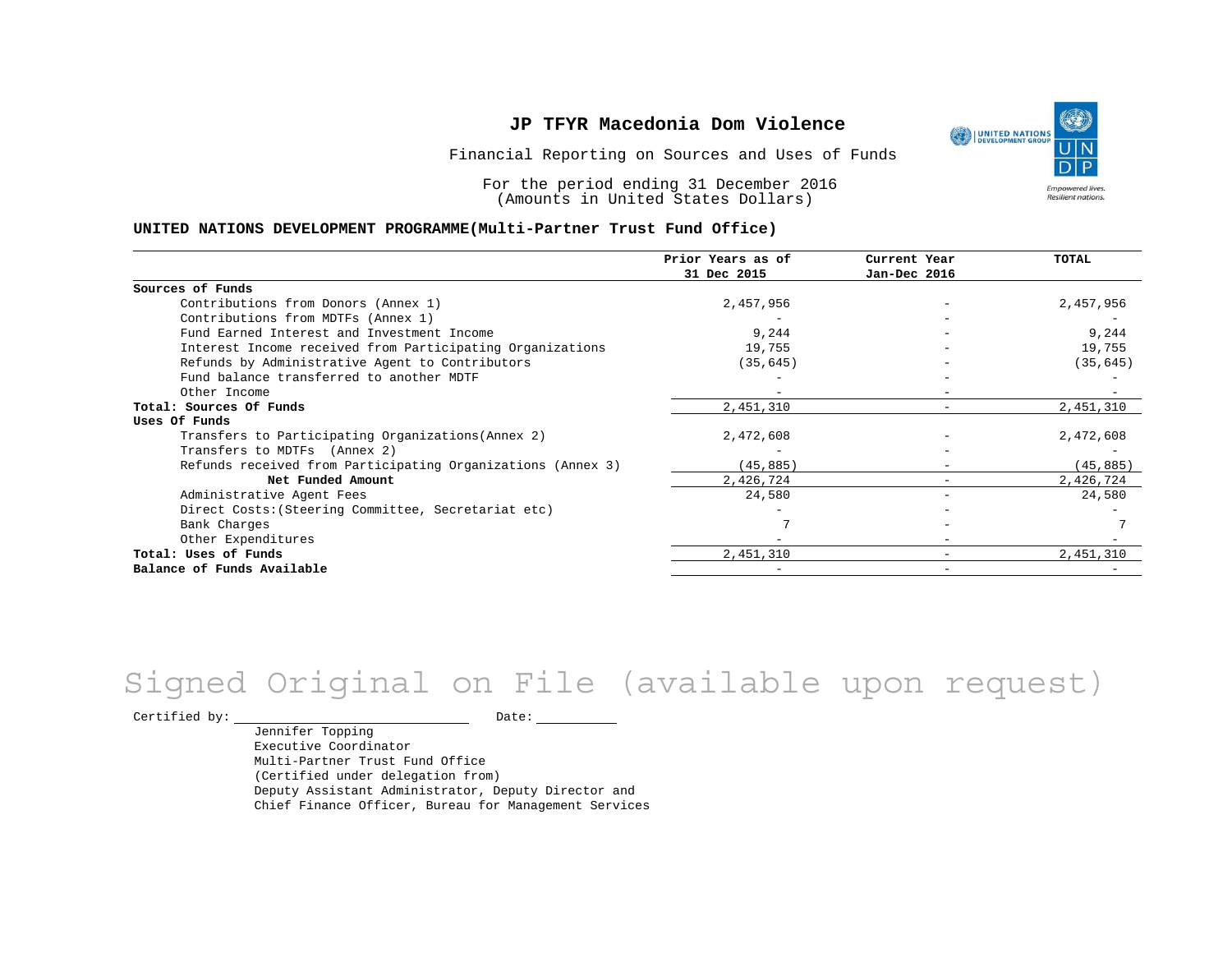

Financial Reporting on Sources and Uses of Funds

For the period ending 31 December 2016 (Amounts in United States Dollars)

#### **UNITED NATIONS DEVELOPMENT PROGRAMME(Multi-Partner Trust Fund Office)**

**Annex - 1: Contributions**

|                           | Prior Years as of | Current Year             | TOTAL     |
|---------------------------|-------------------|--------------------------|-----------|
|                           | 31 Dec 2015       | Jan-Dec 2016             |           |
| From Contributors         |                   |                          |           |
| GOVERNMENT OF NETHERLANDS | 2,457,956         | $\overline{\phantom{0}}$ | 2,457,956 |
| Total: Contributions      | 2,457,956         | $-$                      | 2,457,956 |

## Signed Original on File (available upon request)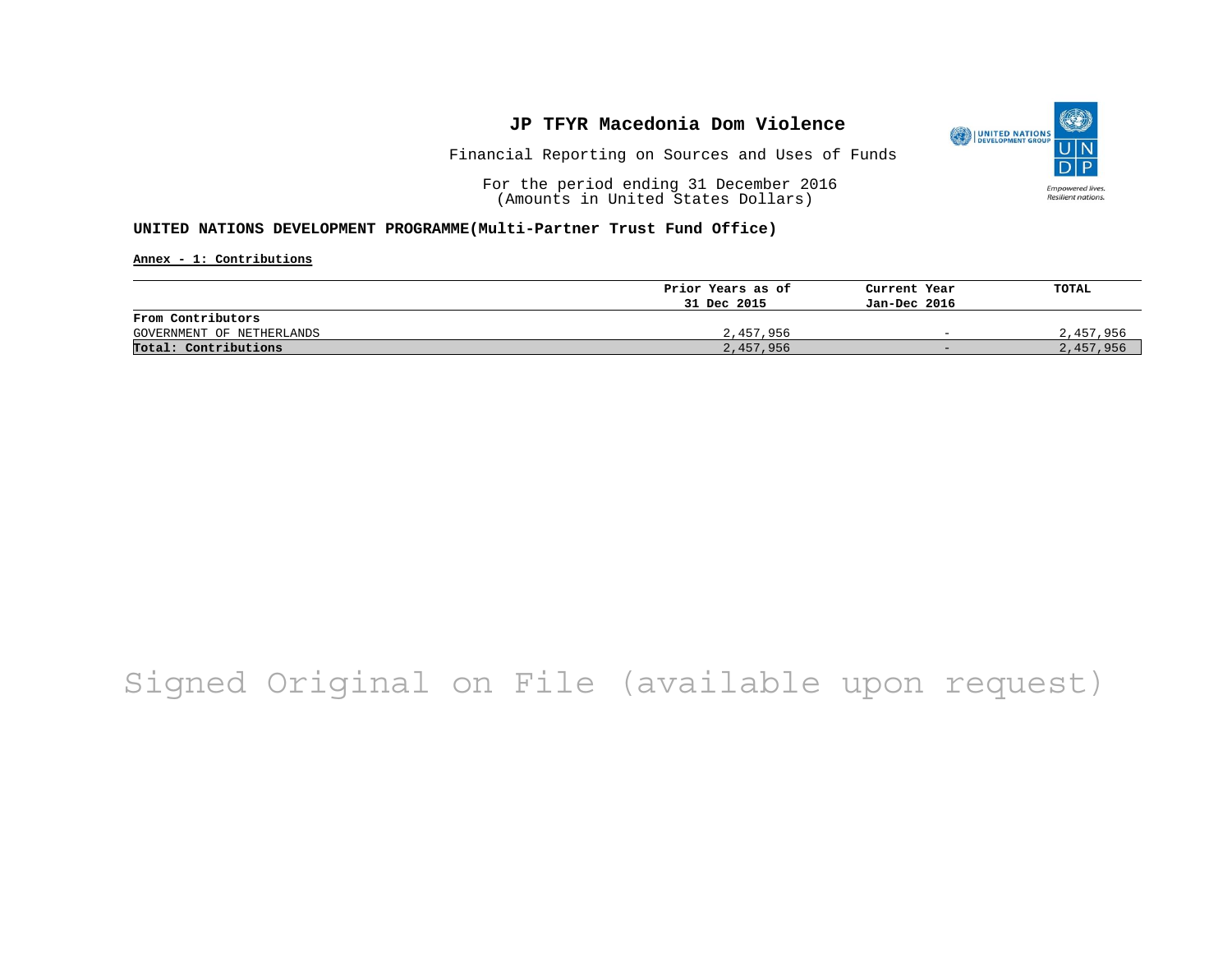

O

**Empowered lives** Resilient nations.

Financial Reporting on Sources and Uses of Funds

For the period ending 31 December 2016 (Amounts in United States Dollars)

#### **UNITED NATIONS DEVELOPMENT PROGRAMME(Multi-Partner Trust Fund Office)**

**Annex - 2: Transfers**

|                                | Prior Years as of | Current Year             | TOTAL     |
|--------------------------------|-------------------|--------------------------|-----------|
|                                | 31 Dec 2015       | Jan-Dec 2016             |           |
| To Participating Organizations |                   |                          |           |
| UNDP                           | 1,196,612         | $\equiv$                 | 1,196,612 |
| UNFPA                          | 659,289           | $\overline{\phantom{0}}$ | 659,289   |
| UNICEF                         | 176,817           | $\overline{\phantom{m}}$ | 176,817   |
| UNWOMEN                        | 125,938           | $\qquad \qquad -$        | 125,938   |
| WHO                            | 313,953           | $\qquad \qquad -$        | 313,953   |
| Total Transfers                | 2,472,608         |                          | 2,472,608 |

# Signed Original on File (available upon request)